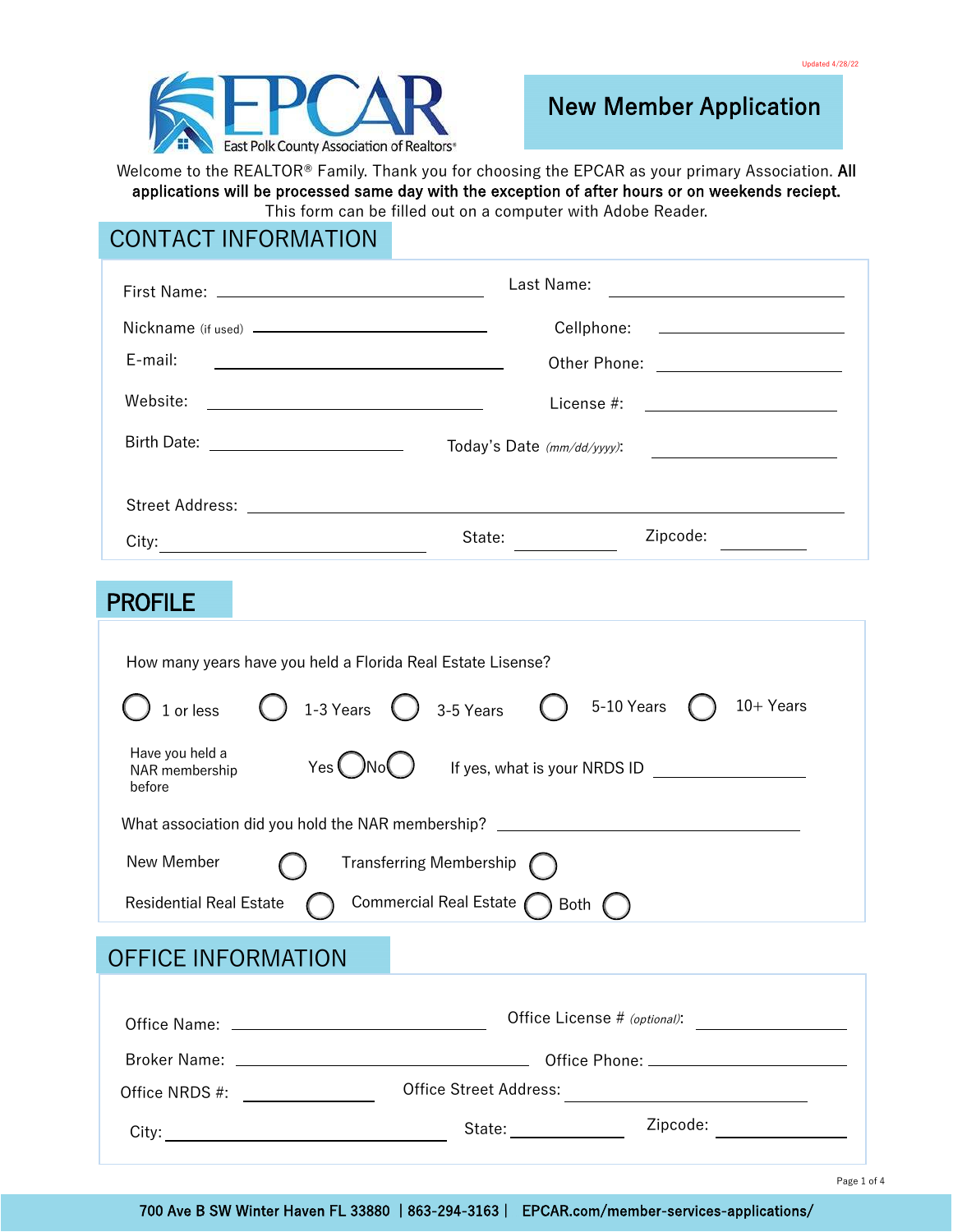

# New Member Application

# MEMBERSHIP FEES

| <b>Join Month</b> | Application<br>Fee | Association<br>(EPCAR) | <b>State</b><br>(FR) | <b>National</b><br>(NAR) | <b>Stellar</b><br><b>MLS</b> | *REALTOR® Party<br><b>Voluntary</b><br>Investment | <b>Total Due</b> |
|-------------------|--------------------|------------------------|----------------------|--------------------------|------------------------------|---------------------------------------------------|------------------|
| January           | \$250.00           | \$195.00               | \$176.00             | \$185.00                 | \$329.69                     | \$30.00                                           | \$1165.69        |
| February          | \$250.00           | \$173.33               | \$166.33             | \$172.50                 | \$288.78                     | \$30.00                                           | \$1080.94        |
| <b>March</b>      | \$250.00           | \$151.67               | \$156.67             | \$160.00                 | \$247.88                     | \$30.00                                           | \$996.22         |
| April             | \$250.00           | \$130.00               | \$147.00             | \$147.50                 | \$697.97                     | \$30.00                                           | \$1402.47        |
| May               | \$250.00           | \$108.33               | \$137.33             | \$135.00                 | \$657.07                     | \$30.00                                           | \$1317.73        |
| June              | \$250.00           | \$86.67                | \$127.67             | \$122.50                 | \$616.00                     | \$30.00                                           | \$1232.84        |
| July              | \$250.00           | \$65.00                | \$118.00             | \$110.00                 | \$575.10                     | \$30.00                                           | \$1148.10        |
| August            | \$250.00           | \$43.33                | \$108.33             | \$97.50                  | \$534.19                     | \$30.00                                           | \$1063.35        |
| September         | \$250.00           | \$21.67                | \$244.67             | \$85.00                  | \$493.29                     | \$30.00                                           | \$978.63         |
| October           | \$250.00           | \$260.00               | \$235.00             | \$257.50                 | \$452.89                     | \$30.00                                           | \$1484.89        |
| <b>November</b>   | \$250.00           | \$238.33               | \$225.33             | \$245.00                 | \$411.49                     | \$30.00                                           | \$1400.15        |
| December          | \$250.00           | \$216.67               | \$215.67             | \$232.50                 | \$370.15                     | \$30.00                                           | \$1315.43        |

Contributions to RPAC are voluntary and will be used for political purposes and support of state, local, and federal candidates, and political parties and in issue initiatives. Making a contribution is not a condition of membership in the Association and a member may refuse to contribute without suffering any reprisal. Seventy percent of each contribution is used by RPAC-Florida and RPIC Florida to support state and local candidates and state and local issues. Consult your local Association /Board for the exact percentage going toward each. The balance is sent to National RPAC and is charged against your contribution limits prescribed by 2 U.S.C. 441a. Contributions are not deductible for federal income tax purposes.

By checking this box and typing my name below, I am electronically signing this application. As such, I acknowledge and consent that my electronic signature should be given the same legal force and effect as a handwritten signature.

Name Date:

#### NEW BROKERS ONLY\*\*\*\*\*\*

If you are a new broker with EPCAR there will be an additional fee of **250.00** added to your amount due. \$125.00 is an office set up fee for EPCAR and \$125.00 is an office set-up fee for StellarMLS. This fee is required for every new office joining Stellar MLS. Please tell us if you hold StellarMLS through another association.

Signature: Date: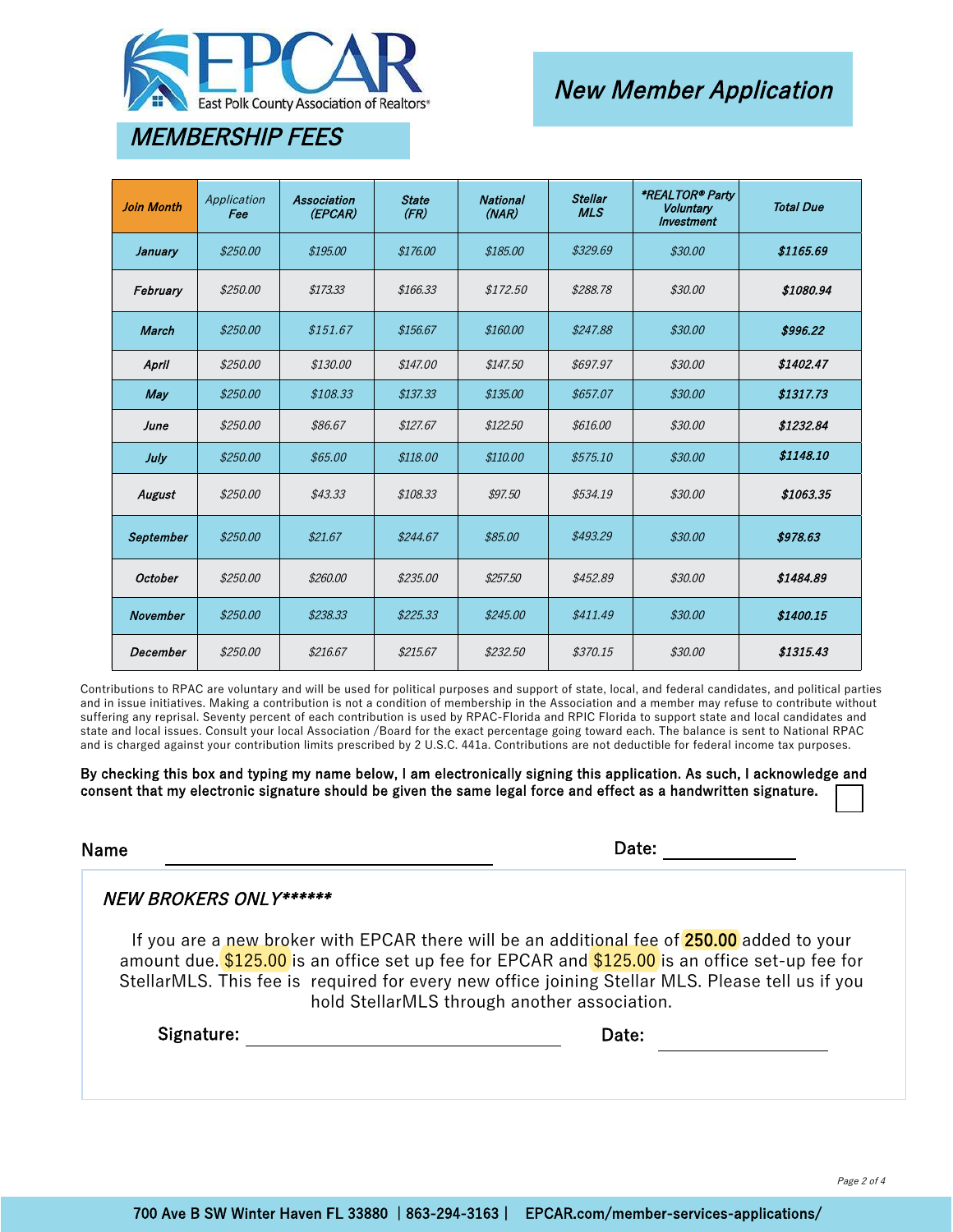

In the event of my acceptance as a member, I agree to abide by the Code of Ethics of the National Association of REALTORS®, which includes the duty to arbitrate, and the Constitution, Bylaws and Rules and Regulations of EPCAR, the State Association and the National Association, and if required, I further agree to satisfactorily complete a reasonable and non-discriminatory written examination on such Code, Constitutions, Bylaws and Rules and Regulations. I understand membership brings certain privileges and obligations that require compliance. Membership is final only upon approval by the Board of Directors and may be revoked should completion of requirements, such as orientation, not be completed within 90-day timeframe established in the Association's Bylaws. I understand that I will be required to complete periodic Code of Ethics training as specified in the Association's Bylaws as a continued condition of membership. Dues are nonrefundable however they will be returned to me in the event EPCAR does not accept my application for membership.

Authorization: I hereby authorize EPCAR to send all communication and other notices, including without limitation notices regarding dues, fees, fines, assessments or other financial obligations, to me at the email address or via text at the number provided on this application. I acknowledge that any communication or notice sent to that email address shall be sufficient for all purposes unless and until I submit written notification to EPCAR which provides for an updated email address. This authorization shall not prohibit EPCAR from sending communications and other notices to me via any other means if EPCAR, in its sole discretion, deems it necessary or appropriate to do so.

#### To comply with applicable tax rules and regulations and to comply with USPS second class postage permit requirements for Florida Realtor® and NAR's Realtor® magazine, it is necessary for Associations/Boards to include the following disclosures on their member dues billing:

- Portions of your dues used for lobbying purposes that are not deductible on federal income tax returns are: Florida Realtors 25% and National Association Realtors 36%.
- Payments to the Association/Board of Realtors® are not deductible as charitable contributions. Such payments may, however, be deductible as ordinary and necessary business expenses.
- Your member dues include a \$35 mandatory assessment by the National Association of Realtors® for all Realtors® and Realtor-Associates® to fund a nationwide public awareness campaign that includes TV network and cable ads highlighting the value a Realtor® brings to a transaction and stressing the importance of using a Realtor®.
- Your member dues also include a \$30 mandatory, non-pro-ratable assessment by the Florida Realtors® for the advocacy fund.

I understand and agree to complete all necessary and required courses within the time period specified, including but not limited to Orientation, Code of Ethics and MLS classes. As stated in the EPCAR Policies & Procedures Section 4.6, failure to comply with this will result in the applicant being dropped from consideration by the Association. Reapplication to the Association will require payment to the Association of a new application fee in the amount equal to the original application fee. Any request to delay attendance must be made in writing three days prior to the date of the class. All dates below are as of Date of Application. Orientation Class - 90 Days

Code of Ethics - 90 Days MLS Basic & MLS Compliance - 60 Days

By signing below, I consent that the REALTOR® Associations (local, state, national) and their subsidiaries, if any (e.g., MLS or Foundations), may contact me at the information I furnished. The consent applies to changes in contact information provided by me to the Association(s) in the future. (Subject to state and national laws)

By checking this box and typing my name below, I am electronically signing this application. As such, I acknowledge and consent that my electronic signature should be given the same legal force and effect as a handwritten signature.

Name: Date: